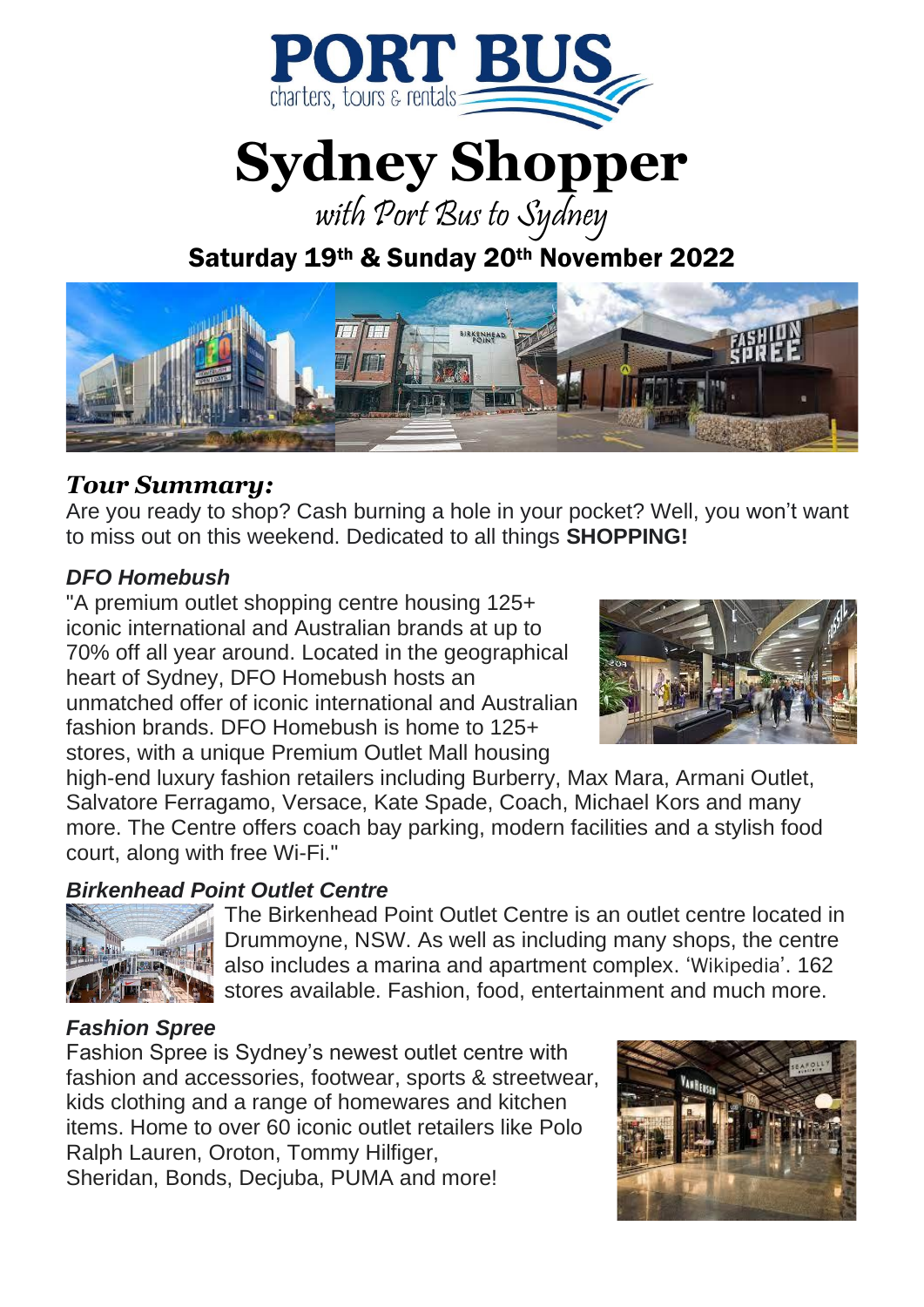#### *Sydney Business Park*



Sydney Business Park offers a wide range of shopping options for staff and the surrounding community, provided within three major areas within the retail precinct being the Bulky Goods Centre, Trade & Service Centre, and

the planned Marsden Park Town Centre. The Bulky Goods & Trade Centre at Sydney Business Park brings together major international and national brands with over 90,000 sqm of retail floor space including a wide variety of cafes, eateries, childcare, and gymnasium. Tenants include: ALDI, Ashley Homestore, ASICS Oceania, Ausreo, Axalta Coating Systems, BCF, Beacon Lighting, Bing Lee, Bristol Paints, Bunnings Warehouse, Bucher Municipal, Burger Point, Carpet Call, Coles Express, Costco Wholesale, DecoRug, Dulux Distribution Centre, Envision VR, Forty Winks, Great Beginnings Child Care, IKEA Distribution Centre, IKEA Store, Jax Tyres, Jaycar, JB Hi-Fi Home, Lindt Factory Outlet, Linfox, Marsden Brewhouse McDonald's, Nick Scali, Performance 360, PET Stock, Petbarn, Pizza Hut, Plus Fitness 24/7, Rebel, Reece, Repco, Rileys Gym, Sleeping Giant, Shell, Snooze, Storage King, Sushi Choice, Supplement Warehouse, Marsden Park Medical Centre, The Good Guys, Tigerpak Packaging, Toll, Tough Dog, Turbo Turtle Dry Cleaners, Ultra Tune, Westrac and Zambrero. The Marsden Park Town Centre is a planned 35,000 sqm shopping precinct which will be located adjacent to the project. The Town Centre is planned to provide four major supermarkets and specialty retail stores.

## *Highlights:*

- DFO Homebush
- Birkenhead Point Brand Outlet
- Cinderella (if chosen)
- Fashion Spree
- Marsden Park | Super Centre

## *Inclusions:*

- Return transport
- Port Bus welcome pack + daily H2O
- Visits to 4 x shopping locations
- 1 x night accommodation @ The Great Southern Hotel
- 1 x dinner
- 1 x theatre ticket (if chosen)
- Breakfast
- Airconditioned mini-coach